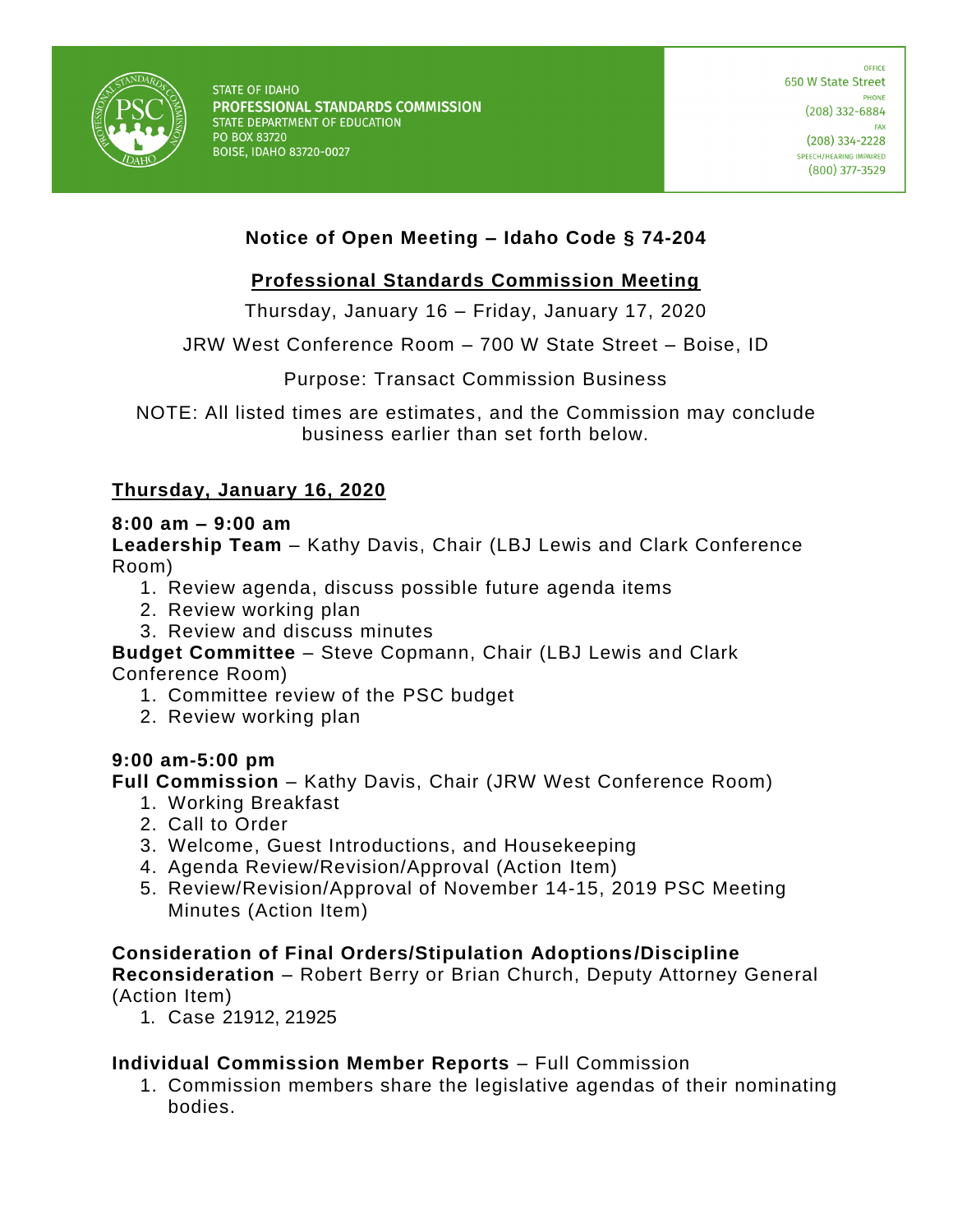# **Working Lunch** – pick up from JRW West

## **Committee Work**

*Standards Committee* – Jennifer Snow, Chair (LBJ Rotunda Conference Room)

- 1. Working Plan Review
- 2. Standards Review Review of Revisions (Action Item) a. Social Studies
- 3. Educator Preparation Program Review, Boise State University Focused Visit (Action Item)
- 4. IACTE Proposal (Discussion)

*Authorizations Committee* – Elisa Saffle, Chair (LBJ Executive Conference Room)

- 1. Working Plan Review
- 2. Non-traditional Route Language in IDAPA
- 3. Review and consider alternative authorizations to teach, administrate, or provide pupil services for the 2019-20 school year. Applications considered will have all required components and be received by the certification department by December 30, 2019. (Action Item)
- 4. Review and consider emergency provisional applications to teach, administrate, or provide pupil services for the 2019-20 school year. Applications considered will have all required components and be received by the certification department by December 30, 2019. (Action Item)

*Executive Committee* – Kathy Davis, Chair (LBJ Lewis and Clark Conference Room)

1. The Executive Committee will meet to consider whether probable cause exists in ethics cases presented to it and review any counteroffers proposed to it in the following case numbers: (Action Items)

Cases 21931, 21932, 21933, 31934, 21935

- a. The Executive Committee will enter one or more executive sessions, with each session concerning one or more of the cases listed above, to consider records that are exempt from disclosure as provided in Chapter 1, Title 74, of the Idaho Code. Specifically, records exempt under § 74-106(9). (Action Items). Upon conclusion of executive session, the Commission will resume normal business in open session.
- 2. Working Plan Review
- 3. Boundaries Brochure Discussion